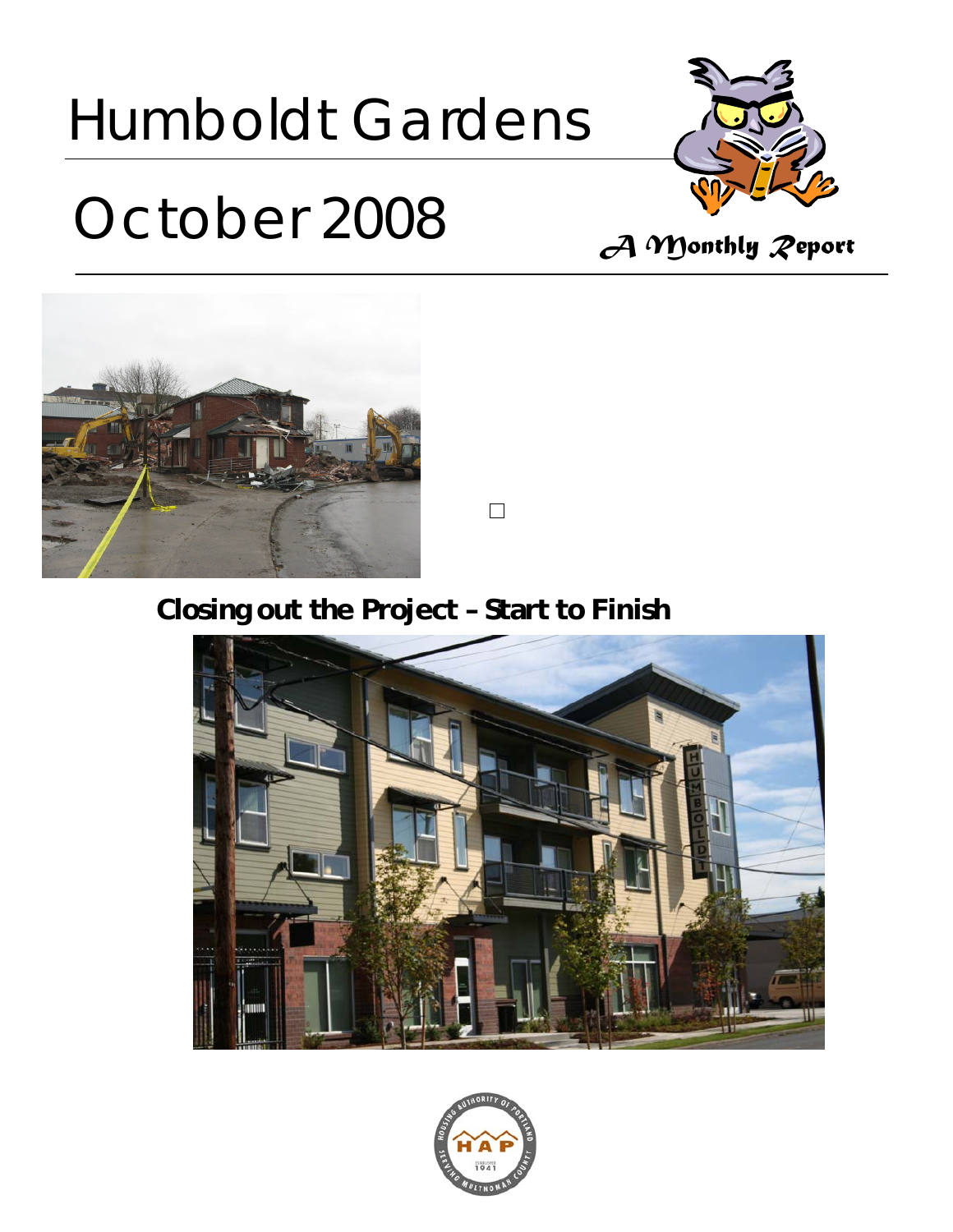#### Preface

*What is Humboldt Gardens?* By December 2008, Humboldt Gardens will open its doors as a new apartment community in North Portland. Prior to the grand opening, a major redevelopment process will have taken place at the site of the current Iris Court cluster.

In October 2005, the Housing Authority of Portland was awarded a second HOPE VI grant from the U.S. Department of Housing and Urban Development. Building upon the successes and lessons learned at New Columbia in north Portland's Portsmouth neighborhood, the \$16.9 million federal grant will anchor this revitalization project in northeast Portland's Humboldt neighborhood.

Today's Iris Court cluster is comprised of four aging public housing developments located adjacent to one another, totaling 101 residential units on five acres. The cluster is outdated and is a poor environment for seniors, families, and especially children. Apartments are not accessible to people with disabilities, and there is a lack of quality outdoor spaces to enable children to be children. The infrastructure, including aging mechanical, electrical and sewer systems, has become a costly long-term maintenance liability. The layout of buildings on the site has created pockets of indefensible space. Design improvements and focused community programs will lead to improved neighborhood safety by building stronger connection among neighbors and creating a greater sense of community.

The redevelopment program, based upon the HOPE VI grant application, outlines a series of physical transformations and services for residents and the community:

- Current residents will receive relocation and community services before, during and after relocation. On-going Community and Supportive Services (CSS) will help promote housing self-sufficiency.
- A master planning process, with opportunities for community involvement into the design of buildings and outdoor spaces, will result in the construction of a mix of apartments on-site.
- A mixed use building will include rental housing above and ground floor space reserved for a Neighborhood Network Center (computer and internet access), a Head Start Center, a Community Policing contact office, and a management office.
- **21** off-site opportunities for homeownership will be developed in Humboldt and adjacent northeast neighborhoods with homes priced to be affordable to households at or below 80% of the area median family income.
- Construction and professional service contracting will result in at least 20% participation by targeted (DMWESB) businesses. HAP will support the City's workforce goals and actively promote the employment of HAP residents, women, minorities, and residents of north and northeast Portland in construction and non-construction jobs.

On-site resident services started December 2005 and a project Community Advisory Committee will convene during February 2006. In order to meet HUD's requirement for construction to begin no later than 18 months after the grant award, community design workshops will be underway by March 2006. Relocation is anticipated to occur from June through November 2006. Building construction will begin no later than July 2007. Final construction is anticipated to be complete by December 2008.

*Why this Monthly Report?* HAP is committed to conducting every aspect of this redevelopment effort with the utmost care for the existing residents, respect for the surrounding community, and with the professionalism, creativity and quality to ensure a quality built environment for many years to come. To this end, HAP has created a system of project controls that enable managers of the Humboldt Gardens project and the leadership of HAP to receive critical management information on a regular basis. One aspect of this system is the Monthly Report.

Each month, HAP produces this report to provide a snap shot of critical budget and schedule information. This report also contains narrative information on each of the projects components and description of the up-coming critical milestones.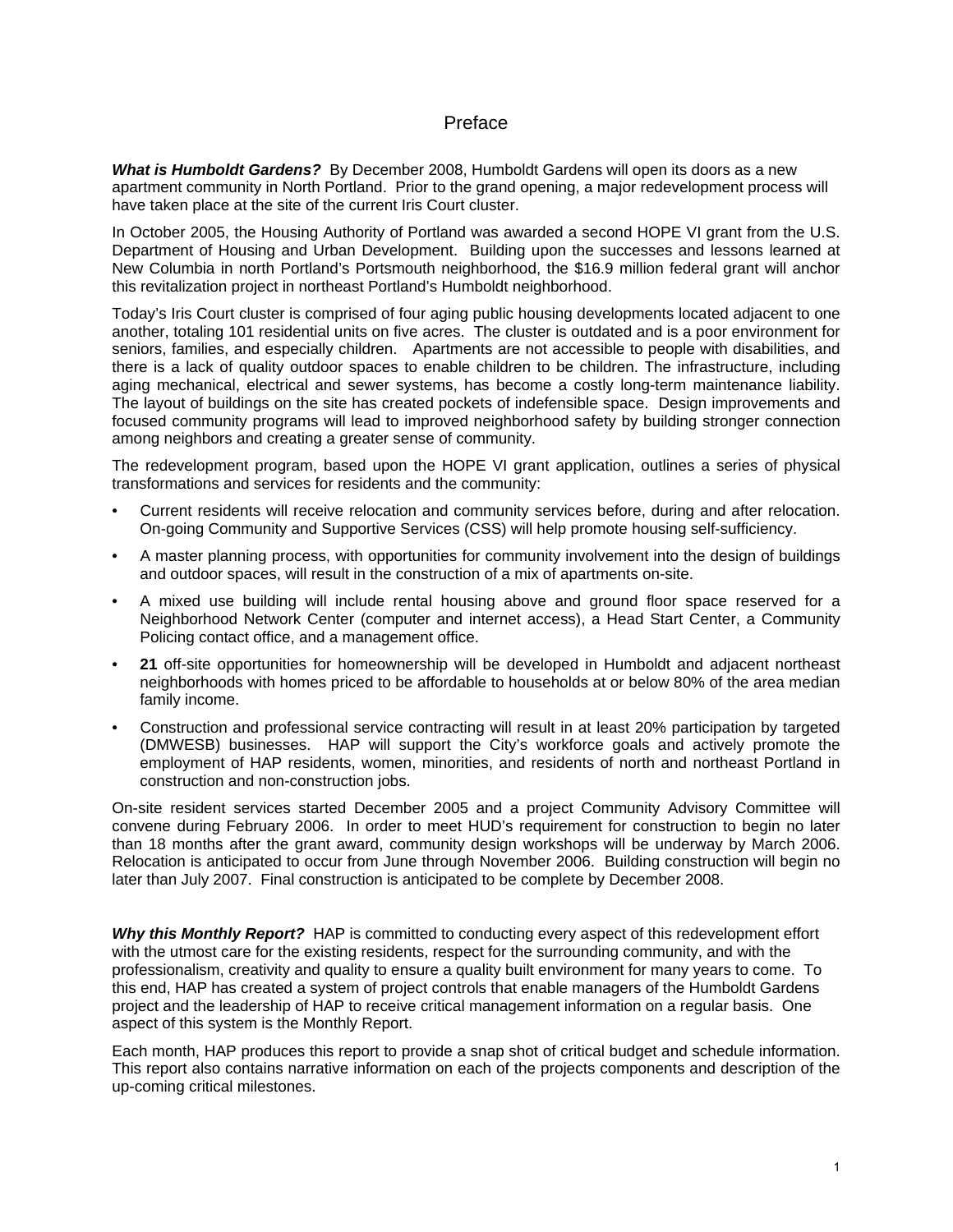Portland Community College, **Cascade Campus**<br> **Cascade Campus** 

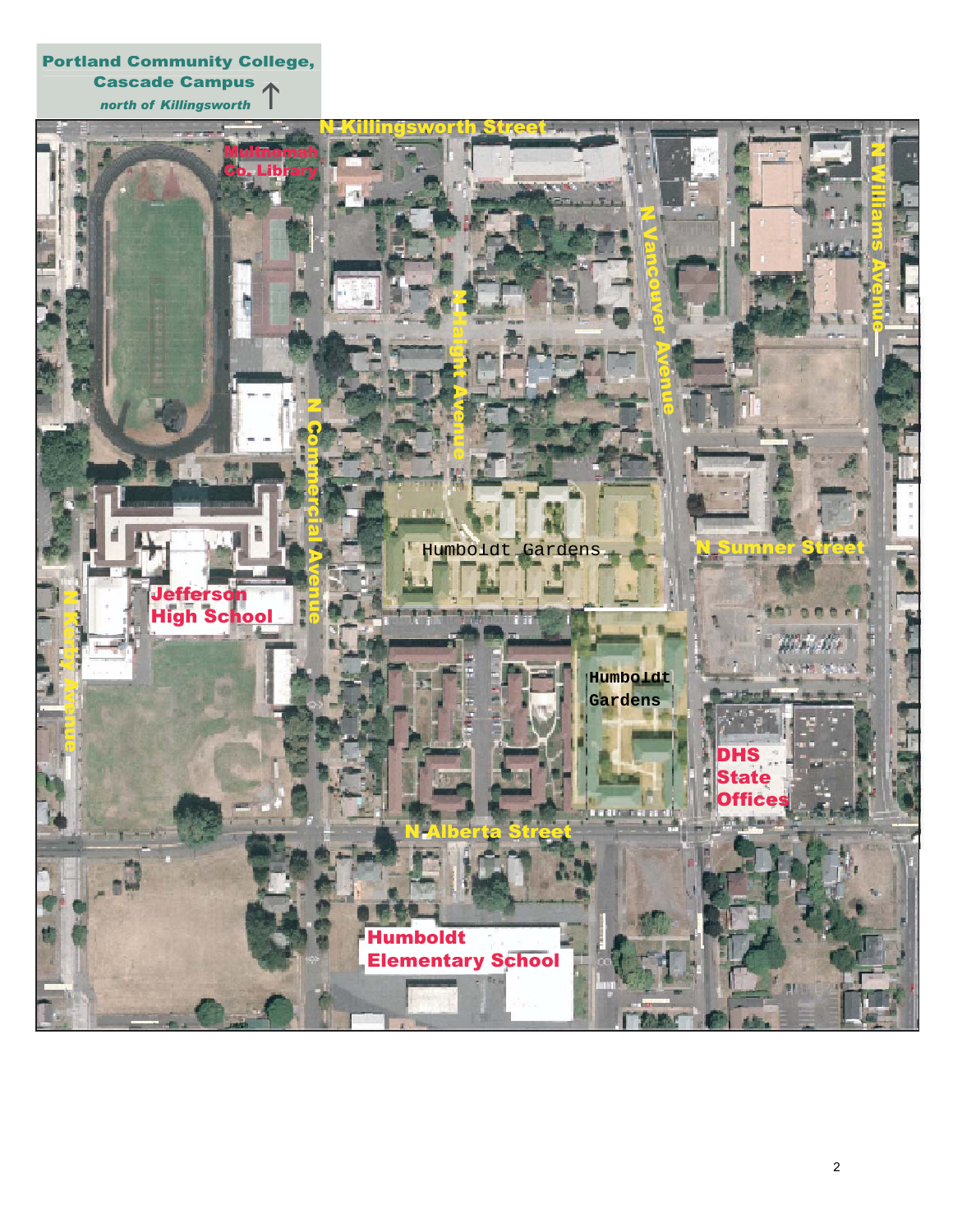#### **Iris Summary Sources and Uses**

|                                             | <b>Permanent</b> | <b>Construction</b> | <b>Amount</b> | %            | <b>Balance</b> |              |
|---------------------------------------------|------------------|---------------------|---------------|--------------|----------------|--------------|
| <b>Source Of Funds</b>                      | Period           | <b>Period</b>       | <b>Drawn</b>  | <b>Drawn</b> | <b>To Draw</b> | <b>Notes</b> |
| <b>Inside Partnership</b>                   |                  |                     |               |              |                |              |
| Tax-Exempt Bond Debt                        | 990,000          | 17,618,136          | 16,397,288    | 93.07%       | 1,220,848      |              |
| HAP GP Support - Omnibus Loan A             | 531.633          |                     |               |              |                |              |
| HAP Loan of HOPE VI Funds - Omnibus Loan B  | 14,742,073       | 10,232,728          | 9,726,687     | 95.05%       | 506,041        |              |
| HAP Loan of City Support - Omnibus Loan C   | 1,437,000        | 1,437,000           | 1,145,209     | 79.69%       | 291,791        |              |
| HAP Non-PH Sources - Omnibus Loan D         | 2,382,407        | 884,890             | 1,016,082     | 114.83%      | (131, 192)     |              |
| HAP BETC - Omnibus Loan E                   | 75,000           | 75,000              | 39,425        | 52.57%       | 35,575         |              |
| <b>HAP Deferred Developer Fee</b>           | 163,612          | 163,612             | 163,612       | 100.00%      |                |              |
| LP Equity                                   | 14,301,000       | 755,800             | 755.800       | 100.00%      |                |              |
| <b>HAP Equity</b>                           | 100              | 100                 | 100           | 100.00%      |                |              |
| Project Sources - Lot Sale Proceeds         |                  |                     |               |              |                |              |
| Project Sources - GIC Income                | 385,000          | 385,000             | 569.870       | 148.02%      | (184, 870)     |              |
| Project Sources - Interest Income           |                  |                     | 768           |              | (768)          |              |
| Project Sources - NOI                       |                  |                     |               |              |                |              |
| Project Sources - Short Term Debt           |                  |                     | 262,981       |              | (262, 981)     |              |
| Subtotal - Inside Partnership               | 35,007,825       | 31,552,266          | 30,077,822    | 95.33%       | 1,474,444      |              |
| <b>Outside Partnership</b>                  |                  |                     |               |              |                |              |
| <b>HUD HOPE VI Grant</b>                    | 2,153,455        | 2,153,455           | 1,148,276     | 53.32%       | 1,005,179      |              |
| <b>City Funds</b>                           | 563,000          | 563,000             | 570,869       | 101.40%      | (7,869)        |              |
| HAP Source #1 - NC Lot Sale Proceeds        | 417,593          | 417,593             | 465,530       | 111.48%      | (47, 937)      |              |
| HAP Source #2 - Investment of Developer Fee | 2,092,169        | 2,092,169           | 141,948       | 6.78%        | 1,950,221      |              |
| <b>Real Estate Sale Proceeds</b>            | 250,000          | 250,000             | 250,000       | 100.00%      |                |              |
| <b>Fund Raising</b>                         |                  |                     | 225,872       |              | (225, 872)     |              |
| Short Term Loan                             |                  |                     | 568,383       |              | (568, 383)     |              |
| Subtotal - Outside Partnership              | 5,476,217        | 5,476,217           | 3,370,878     | 61.55%       | 2,105,339      |              |
| <b>Total Project Sources</b>                | 40,484,042       | 37,028,483          | 33,448,700    | 90.33%       | 3,579,783      |              |

|                                                | <b>Permanent</b> | <b>Construction</b> | <b>Amount</b>   | %               | Remaining     |              |
|------------------------------------------------|------------------|---------------------|-----------------|-----------------|---------------|--------------|
| <b>Use Of Funds</b>                            | <b>Period</b>    | <b>Period</b>       | <b>Incurred</b> | <b>Incurred</b> | <b>Budget</b> | <b>Notes</b> |
| <b>Inside Partnership</b>                      |                  |                     |                 |                 |               |              |
| <b>Acquisition Costs</b>                       |                  |                     |                 |                 |               |              |
| Demolition and Abatement Costs                 | 1,793,855        | 1,793,855           | 1,673,883       | 93.31%          | 119,972       |              |
| Construction, Sitework, FF & E                 | 23,045,578       | 23,045,578          | 22,969,847      | 99.67%          | 75,731        |              |
| Development Costs, Studies, Reports & Permits  | 1,003,100        | 1,003,100           | 1,154,690       | 115.11%         | (151, 590)    |              |
| <b>Contracted Services &amp; Fees</b>          | 5,931,021        | 3,188,419           | 6,087,117       | 190.91%         | (2,898,698)   |              |
| Financing and Interest Charges                 | 1,608,437        | 1,608,437           | 1,174,623       | 73.03%          | 433,814       |              |
| Reserves, Organizational Costs & Start-up      | 1,625,835        | 912,878             | 131,904         | 14.45%          | 780,974       |              |
| Subtotal - Inside Partnership                  | 35,007,826       | 31,552,267          | 33,192,064      | 105.20%         | (1,639,797)   |              |
| <b>Outside Partnership</b>                     |                  |                     |                 |                 |               |              |
| <b>CSS Activities</b>                          | 1,720,000        | 1,720,000           | 899,230         | 52.28%          | 820,770       |              |
| Management Improvements                        |                  |                     |                 |                 |               |              |
| <b>Administrative Costs</b>                    | 1,875,000        | 1,875,000           | 1,937,260       | 103.32%         | (62, 260)     |              |
| <b>Project Contingency and Reserves</b>        | 1,118,217        | 1,118,217           |                 | 0.00%           | 1,118,217     |              |
| Property Disposition & Homebuyer Support       | 563,000          | 563,000             | 622,596         | 110.59%         | (59, 596)     |              |
| <b>Relocation Administration &amp; Expense</b> | 200,000          | 200,000             | 265,494         | 132.75%         | (65, 494)     |              |
| Subtotal - Outside Partnership                 | 5,476,217        | 5,476,217           | 3,724,580       | 68.01%          | 1,751,637     |              |
| <b>Total Project Uses</b>                      | 40,484,043       | 37,028,484          | 36,916,644      | 99.70%          | 111,840       |              |
| <b>LESS: Accrued Developer Fee</b>             |                  |                     | (2,742,602)     |                 |               |              |
| <b>Accounts Payable</b>                        |                  |                     | (201, 560)      |                 |               |              |
| <b>Retention Payable</b>                       |                  |                     | $(686, 665)$ *  |                 |               |              |
| <b>Adjusted Project Uses</b>                   |                  |                     | 33,285,816      |                 |               |              |
|                                                |                  |                     |                 |                 |               |              |

#### **Financing Surplus or (Deficit)** 162,883

\* This is a new category to reflect the amount that has not yet been paid.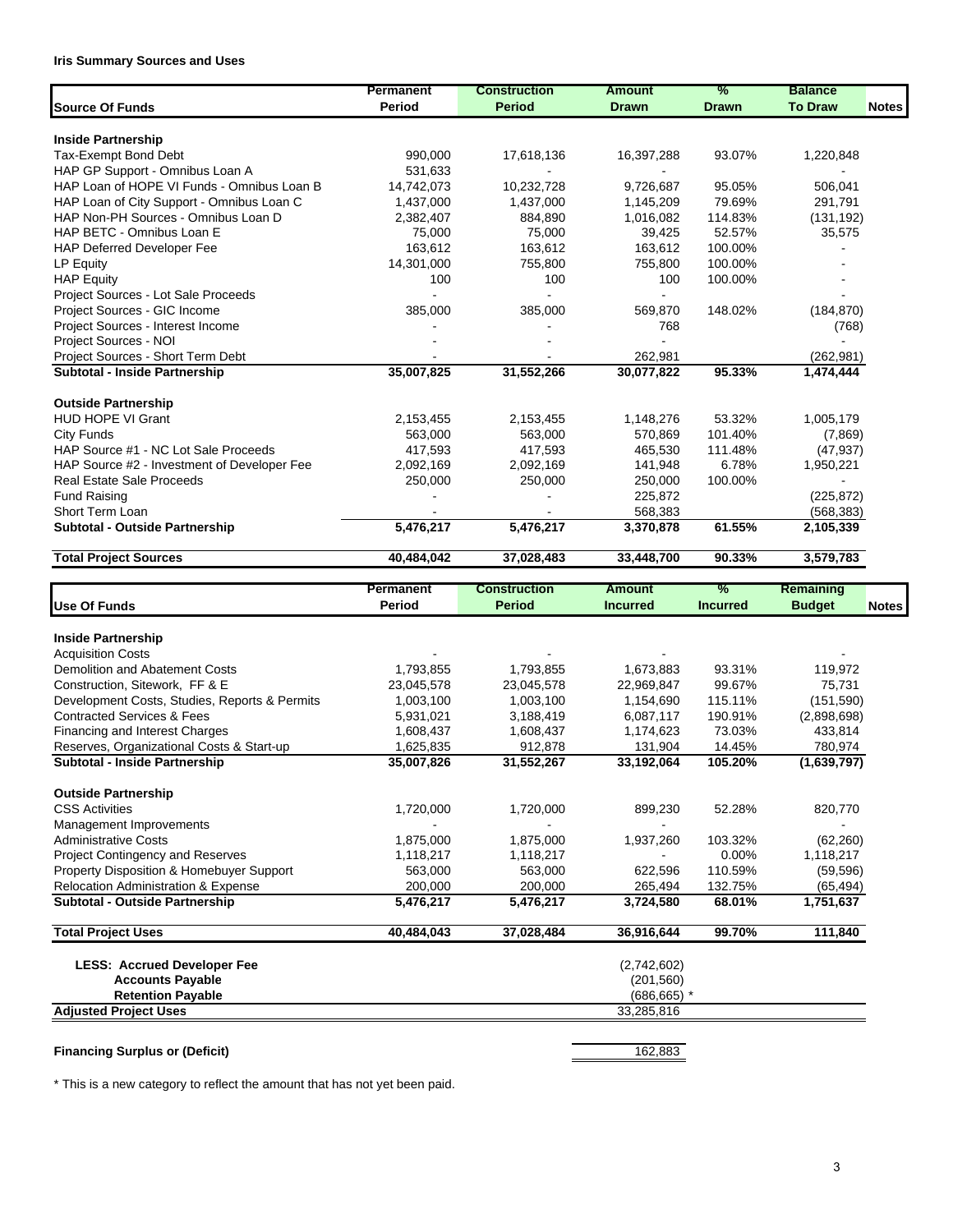|                             |                |                                                   |                                     |        |                          | <b>Incurred</b> | <b>Business</b>          |                      |                    |
|-----------------------------|----------------|---------------------------------------------------|-------------------------------------|--------|--------------------------|-----------------|--------------------------|----------------------|--------------------|
| <b>Project Manager</b>      | Contract #     | <b>Description</b>                                | <b>Scope</b>                        | File # | <b>Original Contract</b> | <b>Changes</b>  | <b>Current Contract</b>  | <b>Sept 2008</b>     | <b>Percent</b>     |
| Theresa Auld                | IR0001         | <b>CSG Advisors</b>                               | financial advisor services          | 3040   | \$120,000                | $\sqrt{6}$      | \$120,000                | \$40,630             |                    |
| Julie Livingston            | IR0002         | <b>Michael Willis Architects</b>                  | design services                     | 3050   | \$1,300,000              | \$50,000        | $\overline{\$1,350,000}$ | \$1,305,414 20% goal |                    |
| Julie Livingston            | IR0003         | <b>KPFF</b>                                       | survey work                         | 3020   | \$14,600                 | \$0             | \$14,600                 | \$11,775             |                    |
| Julie Livingston            | <b>IR0004</b>  | Parametrix                                        | Phase 1 environ assessmt            | 3010   | \$99,000                 | $\sqrt{6}$      | \$99,000                 | \$77,830             |                    |
| Julie Livingston            | IR0013         | Parametrix                                        | environmental assessment            | 3140   | \$120,079                | \$0             | \$120,079                | \$53,114             |                    |
| Julie Livingston            | IR0005         | Ash Creek Associates                              | geotech                             | 3030   | \$8,300                  | \$0             | \$8,300                  | \$16,794             | 100%               |
| Mary Bradshaw               | IR0006         | <b>Housing Devel Center</b>                       | cost estimates scattered sites      | 3110   | \$7,000                  | $\frac{6}{3}$   | \$7,000                  | \$10,513             |                    |
| <b>Theresa Auld</b>         | <b>IR0007</b>  | Marsha Steffen                                    | assist w/ property mgmt plan        | 3060   | \$12,000                 | \$0             | \$12,000                 | \$11,450             |                    |
| Lewis Lyles/ John<br>Manson | <b>IR0008</b>  | Walsh/C.J. Jackson                                | <b>CM/GC - Preconstruction Svs</b>  | 3080   | \$330,885                | \$51,181        | \$382,066                |                      | \$386,197 35% goal |
| Lewis Lyles/ John<br>Manson | <b>IR0008A</b> | Walsh/C.J. Jackson                                | <b>CM/GC - Demolition/Abatement</b> | 3080   | \$2,045,579              | \$140,712       | \$2,186,291              | \$2,934,063 35% goal |                    |
| Lewis Lyles/ John<br>Manson | <b>IR0008B</b> | Walsh/C.J. Jackson                                | CM/GC - Right of Way                | 3080   | \$1,335,370              | \$0             | \$1,335,370              | \$3,178,740          |                    |
| Lewis Lyles/ John<br>Manson | <b>IR0008C</b> | Walsh/C.J. Jackson                                | CM/GC - Housing & Site Work         | 3080   | \$20,059,051             | \$0             | \$20,059,051             | \$17,429,777         |                    |
| <b>Chrissy McCausland</b>   | <b>IR0009</b>  | Susan Cohen, Esq.                                 | tech assist on relocation           | 3070   | \$5,000                  | \$0             | \$5,000                  | \$0                  |                    |
| <b>Chrissy McCausland</b>   | IR0010         | Paul Parker Consulting                            | public information writing svs      | C0010  | \$135                    | \$0             | \$135                    | \$135                |                    |
| <b>Chrissy McCausland</b>   | IR0011         | Eastside Van & Storage                            | moving services                     | 3090   | \$20,000                 | \$0             | \$20,000                 | \$14,508             |                    |
| Chrissy McCausland          | IR0012         | Lile International Cos.                           | moving services                     | 3100   | \$20,000                 | \$0             | \$20,000                 | \$5,864              | 100%               |
| Mary Bradshaw               | IR0014         | Carmen Schleiger                                  | environ reports scattered sites     | 3120   | \$12,033                 | $\sqrt{6}$      | \$12,033                 | \$12,994             |                    |
| <b>Theresa Auld</b>         | IR0015         | Johnson Gardner                                   | market analysis                     | 3130   | \$10,000                 | \$0             | \$10,000                 | \$10,045             |                    |
| Lewis Lyles/ John<br>Manson | IR0016         | <b>PSI Professional Services</b>                  | inspections/testing                 | 3025   | \$22,919                 | \$13,000        | \$22,919                 | \$29,144             |                    |
| Lewis Lyles/ John<br>Manson | <b>IR0017</b>  | <b>PBS Environmental</b>                          | abatement, soil testing, etc.       | 3230   | \$65,390                 | \$150,000       | \$215,390                | \$123,525            |                    |
| <b>Theresa Auld</b>         | <b>IR0018A</b> | <b>Foster Pepper</b>                              | legal Consulting                    | 3150   | \$250,000                | \$0             | \$250,000                | \$91,458             |                    |
| <b>Theresa Auld</b>         | <b>IR0018B</b> | <b>Ballard Spahr</b>                              | legal Consulting                    | 3150   | \$35,000                 | \$0             | \$35,000                 | \$66,653             |                    |
| <b>Rick Teegarden</b>       | IR0019         | Cochran Broadway                                  | cable/electrical                    | C0019  | \$5,000                  | \$0             | \$5,000                  | \$9,122              |                    |
| Michael Buonocore           | IR0020         | <b>Bowman Consulting</b>                          | resident/community outreach         | C0020  | \$5,000                  | \$0             | \$5,000                  | \$1,575              |                    |
| Erik Fabian                 | IR0022         | <b>IRCO</b> International Language Bartranslation |                                     | C0022  | \$10,000                 | $\sqrt{6}$      | \$10,000                 | \$139                |                    |
| Erik Fabian                 | IR0023         | Andalex / Telelanguage Inc                        | translation                         | C0023  | \$10,000                 | \$0             | \$10,000                 | \$406                |                    |

Target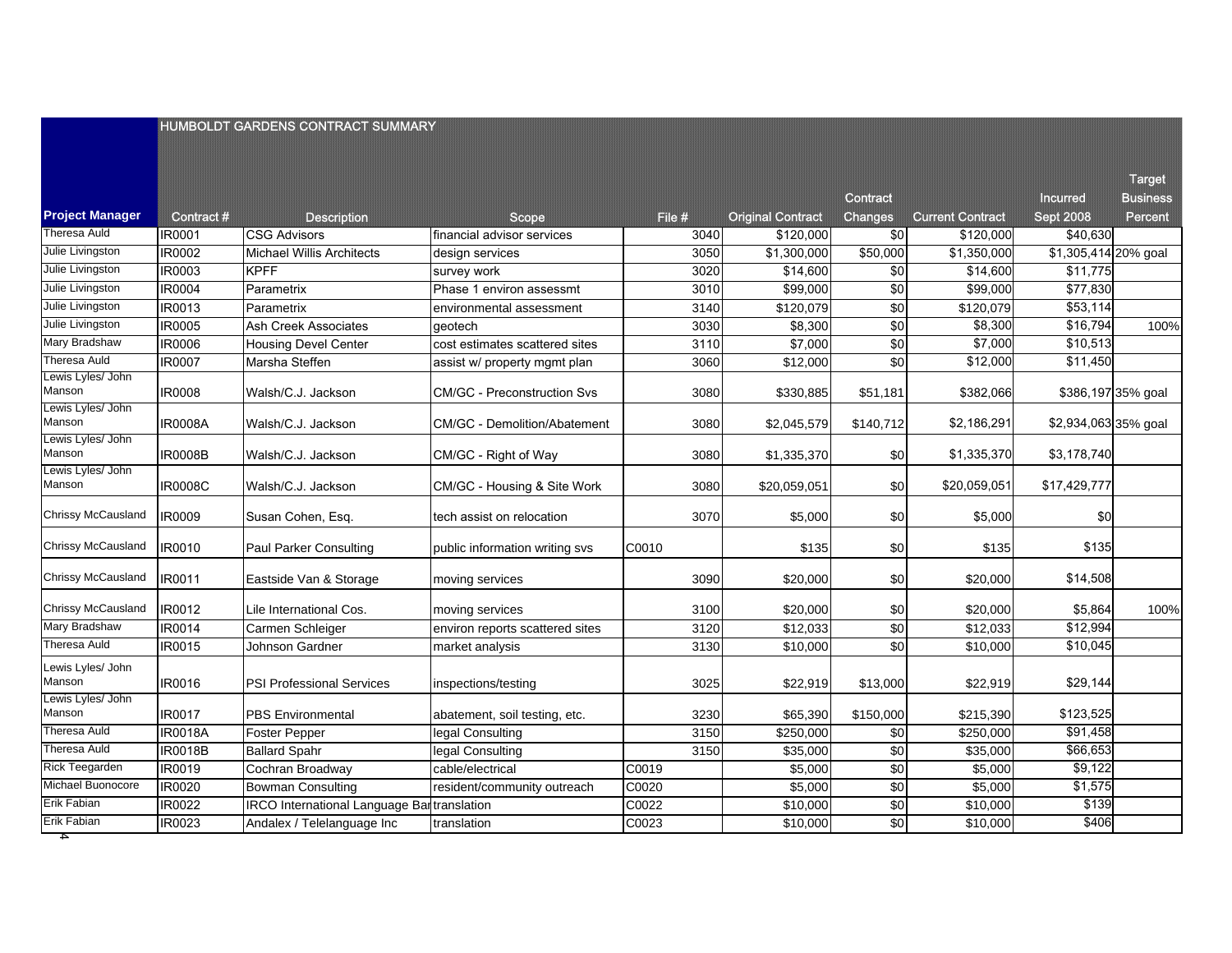|                                          |               |                                                               |                                          |             |                          |                |                         |                  | <b>Target</b>   |
|------------------------------------------|---------------|---------------------------------------------------------------|------------------------------------------|-------------|--------------------------|----------------|-------------------------|------------------|-----------------|
|                                          |               |                                                               |                                          |             |                          | Contract       |                         | <b>Incurred</b>  | <b>Business</b> |
| <b>Project Manager</b>                   | Contract#     | <b>Description</b>                                            | <b>Scope</b>                             | Fie#        | <b>Original Contract</b> | <b>Changes</b> | <b>Current Contract</b> | <b>Sept 2008</b> | <b>Percent</b>  |
| Lewis Lyles/ John<br>Manson              | IR0285        | PacificMark                                                   | renovation services                      | C0285       | \$15,084                 | \$2,481        | \$17,565                | \$17,565         |                 |
|                                          | IR0065        | Angie Martorana                                               | graphic design services                  | C0065       | \$4,000                  |                | \$4,000                 | \$310            |                 |
| <b>Shelley Marchesi</b><br>Pamela Kambur | IR0066        | Bryan Potter Design                                           | graphic design services                  | C0066       | \$10,000                 | \$0            | \$10,000                | \$7,785          |                 |
| <b>Shelley Marchesi</b><br>Pamela Kambur | <b>IR0068</b> | Hare In The Gate                                              | graphic design services                  | C0068       | \$4,000                  | \$0            | \$4,000                 | \$13,907         |                 |
| <b>Shelley Marchesi</b><br>Pamela Kambur | IR0069        | Manda Beckett Design                                          | graphic design services                  | C0069       | \$2,000                  | \$0            | \$2,000                 | \$520            | 100%            |
| <b>Brenda Carpenter</b>                  | IR0070        | <b>Stoel Rives</b>                                            | general legal services                   | C0070       | \$25,000                 | \$0            | \$25,000                | \$24,287         |                 |
| Shelley Marchesi<br>Pamela Kambur        | IR0073        | <b>Ball Janik</b>                                             | general legal services                   | C0073       | \$15,000                 | \$0            | \$15,000                | \$0              |                 |
| Lewis Lyles/ John<br>Manson              | IR0082        | <b>Filips Write</b>                                           | writing services                         | C0082; 3160 | \$8,000                  | \$0            | \$8,000                 | \$2,165          |                 |
| Lewis Lyles/ John<br>Manson              | IR0083        | <b>Counterpoint Consulting</b>                                | writing services                         | C0083; 3170 | \$3,000                  | \$0            | \$3,000                 | \$1,440          | 100%            |
| Lewis Lyles/ John<br>Manson              | IR0084        | Iris Group                                                    | writing services                         | C0084; 3180 | \$6,000                  | \$0            | \$6,000                 | \$4,658          |                 |
| Lewis Lyles/ John<br>Manson              | IR0085        | Tevlin Strategic Commun.                                      | writing services                         | C0085: 3190 | \$6,000                  | \$0            | \$6,000                 | \$0              | 100%            |
| Lewis Lyles/ John<br>Manson              | IR0087        | Jennifer Schoonard                                            | writing services                         | C0087; 3210 | \$2,500                  | \$0            | \$2,500                 | \$1,513          |                 |
| Lewis Lyles/ John<br>Manson              | <b>IR0088</b> | Paul Parker                                                   | writing services                         | C0088; 3220 | \$2,500                  | \$0            | \$2,500                 | \$520            |                 |
| <b>Berit Stevenson</b>                   | IR0089        | <b>URS Corporation</b>                                        | engineering test samples                 | n/a         | \$10,000                 | $\sqrt{6}$     | \$10,000                | \$9,956          |                 |
| Mary Bradshaw                            | IR0108        | Integra Realty                                                | appraisal services                       | C0108; 3245 | \$3,000                  | \$0            | \$3,000                 | \$2,250          |                 |
| Veronica Sherman<br>King                 | IR0115        | CAWS. Inc.                                                    | <b>ETAP</b> transition                   | C0116; 3234 | \$6,695                  | \$0            | \$6,695                 | \$128,063        |                 |
| Julie Livingston                         | IR0116        | <b>Designing Success</b>                                      | CSS software resident tracking           | C0115; 3701 | \$57,000                 | \$36,100       | \$93,100                | \$58,963         |                 |
| Julie Livingston                         | IR0126        | <b>Ford Graphics</b>                                          | printing services                        | C0126; 3235 | \$30,000                 | \$31,000       | \$61,000                | \$34,129         |                 |
| Veronica Sherman<br>King                 |               | SoValTi                                                       | counseling services for HG resider C0201 |             | \$3,000                  | \$2,999        | \$5,999                 | \$0              |                 |
|                                          | IR0335        | Suzanne Lee                                                   | art consulting                           | C0335       | \$4,500                  | \$0            | \$4,500                 | \$1,410          |                 |
| Lewis Lyles/ John<br>Manson              | T0202         | PBS Engineering & Environmenta Task Order #17 - Radon Testing |                                          |             | \$2,550                  | \$0            | \$2,550                 | \$1,905          |                 |
|                                          |               | Totals                                                        |                                          |             | \$26,142,170             | \$477,473      | \$26,606,643            | \$26,133,208     |                 |
|                                          |               |                                                               |                                          |             |                          |                |                         |                  |                 |
| ຕາ                                       |               |                                                               |                                          |             |                          |                |                         |                  |                 |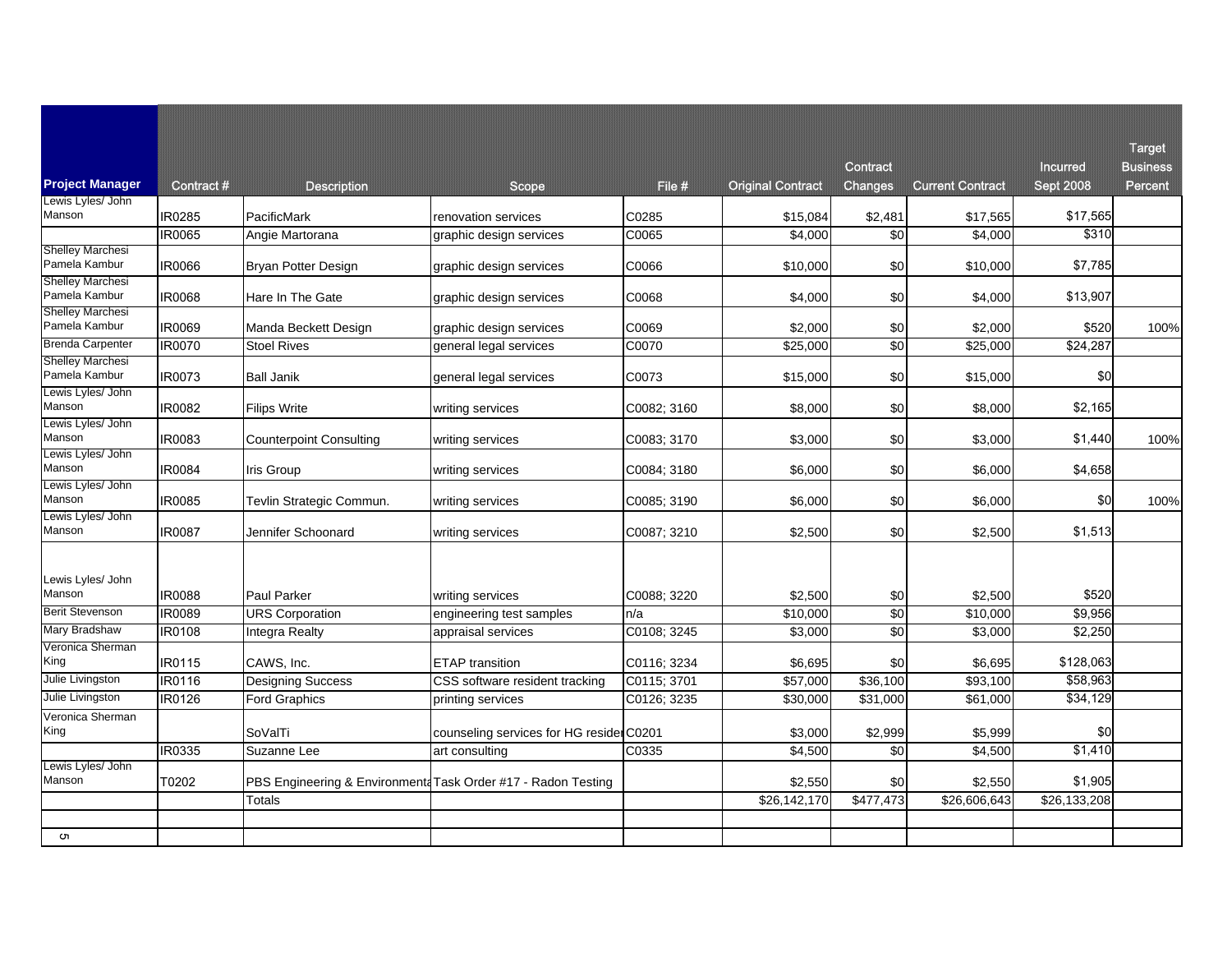#### **HUMBOLDT GARDENS-TARGETED BUSINESS - OCTOBER 2008**

| <b>Businesses</b>                                 | Sub Of                                                                          |                    | <b>Current</b><br><b>Budget</b> |                             | Incurred           | %<br>Incurred   | <b>MBE</b>         |           | <b>WBE</b>       |              | <b>ESB</b>           | DBE | <b>Office Location</b>  |
|---------------------------------------------------|---------------------------------------------------------------------------------|--------------------|---------------------------------|-----------------------------|--------------------|-----------------|--------------------|-----------|------------------|--------------|----------------------|-----|-------------------------|
| <b>Personal Services</b>                          |                                                                                 |                    |                                 |                             |                    |                 |                    |           |                  |              |                      |     |                         |
| <b>ABHT Structural Eng'rs.</b>                    | <b>Michael Willis Architects</b>                                                | \$                 | 160,250 \$                      |                             | 160,430            | 100% \$         | 160,250            |           |                  |              |                      |     | NW Pdx                  |
| <b>MacDonald Environmental</b>                    | <b>Michael Willis Architects</b>                                                | \$                 | 58,585                          | $\mathbf{\$}$               | 45,658             | 78%             |                    | \$        | 58,585           |              |                      |     | <b>SW Pdx</b>           |
| <b>The Bookin Group</b><br>Anderson Krygier, Inc. | <b>Michael Willis Architects</b>                                                | \$<br>\$           | 18,433                          | $\sqrt{2}$<br>$\mathbf{\$}$ | 18,272             | 99%             |                    | \$        | 18,433           |              |                      |     | <b>SW Pdx</b>           |
| Multnomah Tree Experts                            | <b>Michael Willis Architects</b><br>Michael Willis Architects                   | \$                 | 27,820<br>425                   | - \$                        | 24,400<br>400      | 88%<br>94%      |                    | \$        | 27,820           | \$           | 425                  |     |                         |
| Heritage Research Assoc.                          | Parametrix                                                                      | \$                 | 4,914                           |                             |                    | 0%              |                    | \$        | 4,914            |              |                      |     | Eugene                  |
| TW Environmental                                  | Parametrix                                                                      | \$                 | 5,669                           | \$                          | 3,535              | 62%             |                    | \$        | 5,669            |              |                      |     | NE Pdx                  |
| Wanamaker                                         | Parametrix                                                                      | \$                 | 16,335                          | \$                          | 9,737              | 60%             |                    | \$        | 16,335           |              |                      |     | NE Pdx                  |
| Ash Creek Associates                              | Prime                                                                           | \$                 | 15,444                          | \$                          | 16,794             | 109%            |                    | \$        | 15,444           |              |                      |     | Beaverton               |
| Lile International                                | Prime                                                                           | \$                 | 20,000                          | \$                          | 5,864              | 29%             |                    | \$        | 20,000           |              |                      |     | Tualatin                |
| <b>Counterpoint Consulting</b>                    | Prime                                                                           | \$                 | 3,000                           | \$                          | 1,440              | 48%             |                    | \$        | 3,000            |              |                      |     | SW Pdx                  |
| Christine Rains Graphic Design                    | Prime                                                                           | \$                 | 10,000                          | \$                          |                    | 0%              |                    | \$        | 10,000           |              |                      |     | SW Pdx                  |
| Manda Beckett Design                              | Prime                                                                           | \$                 | 2,000                           | \$                          | 520                | 26%             |                    | \$        | 2,000            |              |                      |     | NE Pdx                  |
| <b>Action Words</b>                               | Prime                                                                           | \$                 | 3,000                           | \$                          |                    | 0%              |                    | \$.       | 3,000            |              |                      |     | N Pdx                   |
| Tevlin Strategic Communication                    | Prime                                                                           | \$<br>\$           | 6,000                           | \$                          |                    | 0%              |                    | \$<br>\$. |                  | \$           | 6,000                |     | SW Pdx                  |
| Gabriele Development<br>Lab/Cor Portland, Inc.    | <b>CSG Advisors</b><br><b>PBS</b> Environmental                                 | \$                 | 6,520<br>5,260                  | \$<br>\$                    | 6,520<br>5,260     | 100%<br>100% \$ | 5,260              |           | 6,520            |              |                      |     | NW Pdx<br>SW Pdx        |
|                                                   |                                                                                 |                    |                                 |                             |                    | \$              | 165,510            | \$        | 191,720          | \$           | 6,425                |     |                         |
|                                                   | Subtotal                                                                        | $\overline{\cdot}$ | 363,655 \$                      |                             | 298,830            | 82%             |                    |           |                  |              |                      |     |                         |
|                                                   |                                                                                 | \$                 | 2,242,137                       |                             |                    |                 |                    |           |                  |              |                      |     |                         |
| Construction                                      |                                                                                 |                    | 16%                             |                             |                    |                 |                    |           |                  |              |                      |     |                         |
| <b>Pre-Construction Services</b>                  |                                                                                 |                    |                                 |                             |                    |                 |                    |           |                  |              |                      |     |                         |
| <b>C.J. Jackson Construction</b>                  | Partner w/ Walsh Constr.                                                        | $\mathfrak{s}$     | 3,192,706<br>- \$               |                             | 3,149,112          | 99%\$           | 3.192.706          |           |                  |              |                      |     | <b>NE Pdx</b>           |
| FM Burch & Associates                             | AP Prof                                                                         | \$                 | 20,842                          | \$                          | 20,842             | 100% \$         | 20,842             |           |                  |              |                      |     | NE Pdx                  |
| Montesi & Assoc. (J. Colon)                       | AP Prof                                                                         | \$                 | 25,656                          | \$                          | 25,656             | 100% \$         | 25,656             |           |                  |              |                      |     | NE Pdx                  |
| A2 Fabrication                                    | Walsh<br>Walsh                                                                  | \$<br>\$           | 24,512<br>49,090                | \$<br>$\sqrt{2}$            | 24,512<br>49,090   | 100%<br>100%    |                    | \$<br>\$  | 24,512<br>49,090 |              |                      |     | NE Pdx<br><b>SE Pdx</b> |
| Academy Specialties<br>Alcantar & Associates, LLC | Walsh                                                                           | \$                 | 28,220                          | \$                          | 28,220             | 100%            |                    |           |                  | \$           | 28,220               |     | N Pdx                   |
| <b>B&amp;K Sheetmetal</b>                         | Walsh                                                                           | \$                 | 310,293                         | \$                          | 293,835            | 95%             |                    |           |                  | \$           | 310,293              |     | NE Pdx                  |
| <b>Buffalo Welding</b>                            | Walsh                                                                           | \$                 | 423,678                         | \$                          | 423,678            | 100% \$         | 423,678            |           |                  |              |                      |     | N Pdx                   |
| <b>CEC Services</b>                               | Walsh                                                                           | \$                 | 52,678                          | \$                          | 52,678             | 100% \$         | 52,678             |           |                  |              |                      |     | N Pdx                   |
| Classique Floors                                  | Walsh                                                                           | \$                 | 44,318                          | \$                          | 41,963             | 95%             |                    | \$        | 44,318           |              |                      |     | Pdx                     |
| Coast Industries, Inc.                            | Walsh                                                                           | \$                 | 131,391                         | $\sqrt{2}$                  | 131,391            | 100% \$         | 131,391            |           |                  |              |                      |     | <b>NE Pdx</b>           |
| Courtesy Janitorial                               | Walsh                                                                           | \$                 | 21,954                          | \$                          | 18,956             | 86% \$          | 21,954             |           |                  |              |                      |     | Pdx                     |
| Crown Fire Systems, Inc.                          | Walsh                                                                           | \$                 | 216,371                         | \$                          | 205,553            | 95%\$           | 216,371            |           |                  |              |                      |     | SE Pdx                  |
| <b>Edwards Painting</b>                           | Walsh                                                                           | \$                 | 127,667                         | \$                          | 103,969            | 81%             |                    |           |                  | \$           | 127,667              |     | Oregon City             |
| Evergreen dba Island Landscape                    | Walsh                                                                           | \$<br>\$           | 42,657                          | $\sqrt[6]{3}$               | 40,524             | 95% \$          | 42,657             |           |                  |              |                      |     | <b>NE Pdx</b>           |
| <b>Faison Construction</b><br>Green Art Landscape | Walsh<br>Walsh                                                                  | \$                 | 363,141<br>339,489              | \$<br>\$                    | 341,800<br>313,718 | 94% \$<br>92%\$ | 363,141<br>339,489 |           |                  |              |                      |     | NE Pdx<br>Hillsboro     |
| Kodiak Benge Construction                         | Walsh                                                                           | \$                 | 464,962                         | \$                          | 441,714            | 95%\$           | 464,962            |           |                  |              |                      |     | Tualatin                |
| Low Voltage Construction                          | Walsh                                                                           | \$                 | 103,934                         | \$                          | 98,737             | 95%\$           | 103,934            |           |                  |              |                      |     | NE Pdx                  |
| <b>M&amp;M Construction Services, Inc.</b>        | Walsh                                                                           | \$                 | 974,036                         | $\mathbf{\$}$               | 925,335            | 95%             |                    |           |                  | \$           | 974,036              |     | Gresham                 |
| <b>MSD Construction</b>                           | Walsh                                                                           | \$                 | 61,811 \$                       |                             | 58,720             | 95%\$           | 61,811             |           |                  |              |                      |     | Aloha                   |
| Northwest Masonry Restoration                     | Walsh                                                                           | \$                 | 73,020                          | \$                          | 69,369             | 95%             |                    |           |                  | \$           | 73,020               |     | Gresham                 |
| <b>Point Monitor Group</b>                        | Walsh                                                                           | \$                 | 82,525                          | $\mathbb{S}$                | 78,399             | 95%             |                    |           |                  | $\mathsf{s}$ | 82,525               |     | <b>Beaverton</b>        |
| Professional Minority Group                       | Walsh                                                                           | \$                 | 177,921                         | \$                          | 177,921            | 100% \$         | 177,921            |           |                  |              |                      |     | Oregon City             |
| Ramos Landscape, Inc.                             | Walsh                                                                           | \$                 | 17,453                          | \$                          | 17,453             | 100% \$         | 17,453             |           |                  |              |                      |     | Cornelius               |
| <b>Salem Striping and Curbing</b>                 | Walsh                                                                           | \$                 | 5,587                           | $\sqrt[6]{3}$               | 5,308              | 95% \$          | 5,587              |           |                  |              |                      |     | Salem                   |
| Tom Nelson & Associates<br>Union Construction     | Walsh<br>Walsh                                                                  | \$<br>\$           | 4,750<br>825,033                | \$                          | 783,990            | 0%<br>95%\$     | 825,033            |           |                  | \$           | 4,750                |     | Pdx<br>Pdx              |
| Vancouver Paving Co.                              | Walsh                                                                           | \$                 | 70,480                          | \$                          | 64,548             | 92%             |                    | \$        | 70,480           |              |                      |     | SE Pdx                  |
| <b>WCTJ Painting</b>                              | Walsh                                                                           | \$                 | 191,796                         | \$                          | 182,205            | 95%\$           | 191,796            |           |                  |              |                      |     | NW Pdx                  |
| Ampere Electric                                   | Suppliers and 2nd Tier Subs                                                     | \$                 | 957,089<br>\$                   |                             | 909,235            | 95%\$           | 957,089            |           |                  |              |                      |     | SE Pdx                  |
| <b>Champion Sweeping</b>                          | Suppliers and 2nd Tier Subs                                                     | \$                 | 1,050                           |                             | \$1,050            | 100%\$          | 1,050              |           |                  |              |                      |     | NE Pdx                  |
| El Hispanic News                                  | Suppliers and 2nd Tier Subs                                                     | \$                 | 149 \$                          |                             | 149                | 100% \$         | 149                |           |                  |              |                      |     | NE Pdx                  |
| G & L Janitorial                                  | Suppliers and 2nd Tier Subs                                                     | \$                 | $31,112$ \$                     |                             | 31,112             | 100%            |                    |           |                  | \$           | 31,112               |     | NE Pdx                  |
| Jo'Rita Biship                                    | Suppliers and 2nd Tier Subs                                                     | \$                 | 7,768 \$                        |                             | 7,768              | 100%            |                    | \$        | 7,768            |              |                      |     | NE Pdx                  |
| City of Roses Disposal & Rec.                     | Suppliers and 2nd Tier Subs                                                     | \$                 | 45,001 \$                       |                             | 45,001             | 100% \$         | 45,001             |           |                  |              |                      |     | N Pdx                   |
| <b>NGT Construction</b>                           | Suppliers and 2nd Tier Subs                                                     | \$                 | 66,560 \$                       |                             | 66,560             | 100%            |                    | \$        | 66,560           |              |                      |     | Washougal, WA           |
| TA Onchi, LLC                                     | Suppliers and 2nd Tier Subs                                                     | \$                 | 463,581 \$                      |                             | 463,581            | 100% \$         | 463,581            |           |                  |              |                      |     | SE Pdx                  |
|                                                   | Subtotal                                                                        | \$                 | 10,040,281 \$                   |                             | 9,693,652          | \$              | 8,145,930 \$       |           | 262,728          |              | \$1,631,623          |     |                         |
|                                                   | <b>Total Target Business PTE</b>                                                | \$                 | 363,655 \$                      |                             | 298,830            |                 |                    |           |                  |              |                      |     |                         |
|                                                   | <b>Total Target Business PTE/CONS</b><br>Total % of Target Business utilization | \$                 | 10,403,936 \$<br>96%            |                             | 9,992,482          | \$              | 8,311,440 \$       |           |                  |              | 454,448 \$ 1,638,048 |     | \$10,403,936            |

Although many of the utilized firms are certified in more than one category, they are tracked here in only one category.

The hierarchy is as follows: Minority-owned, Women-owned; and then if not counted in either of the two previous categories:

Emerging Small Business, and Disadvantaged Business Enterprise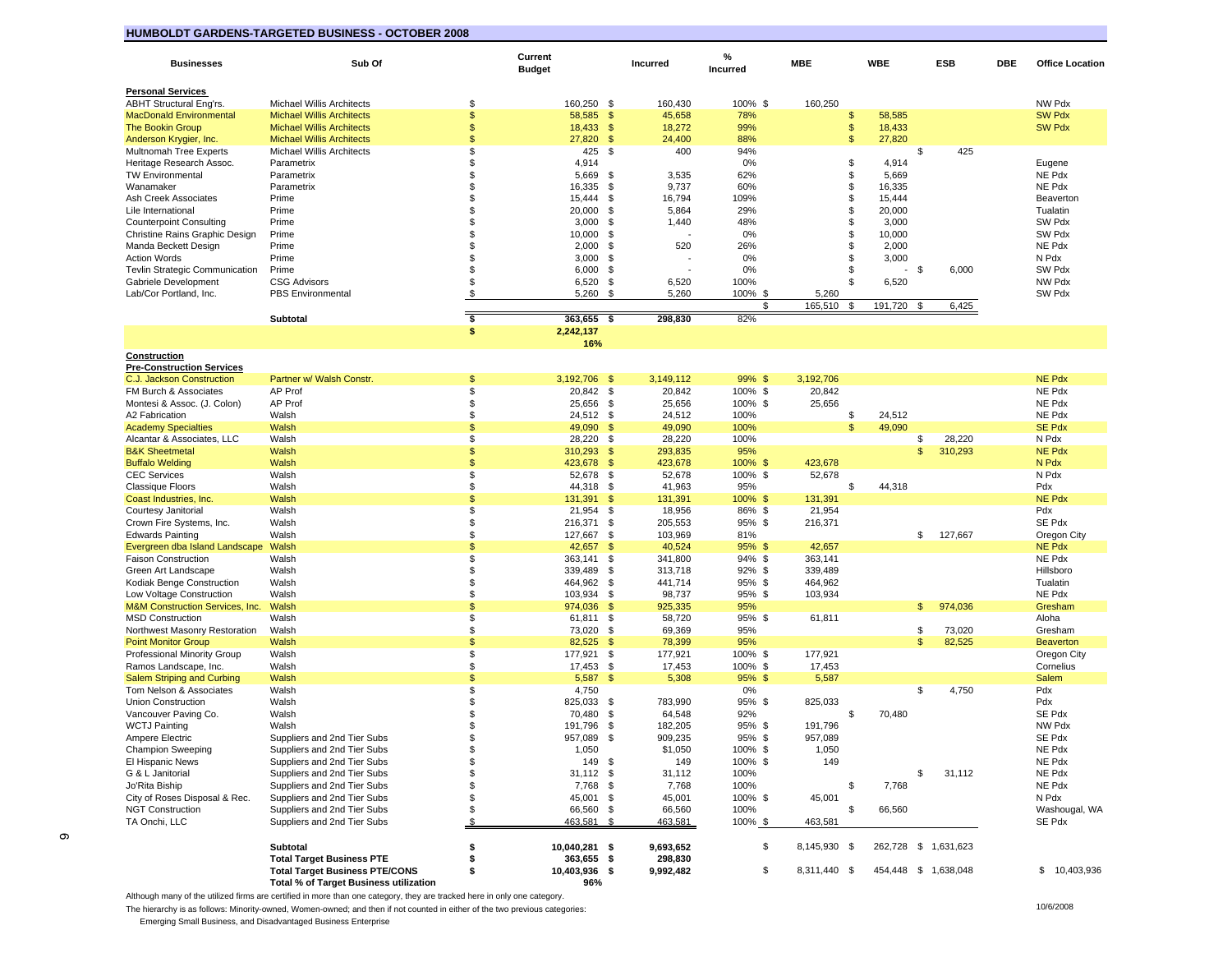HUMBOLDT GARDENS MONTHLY REPORT OCTOBER 2008

# **NARRATIVES**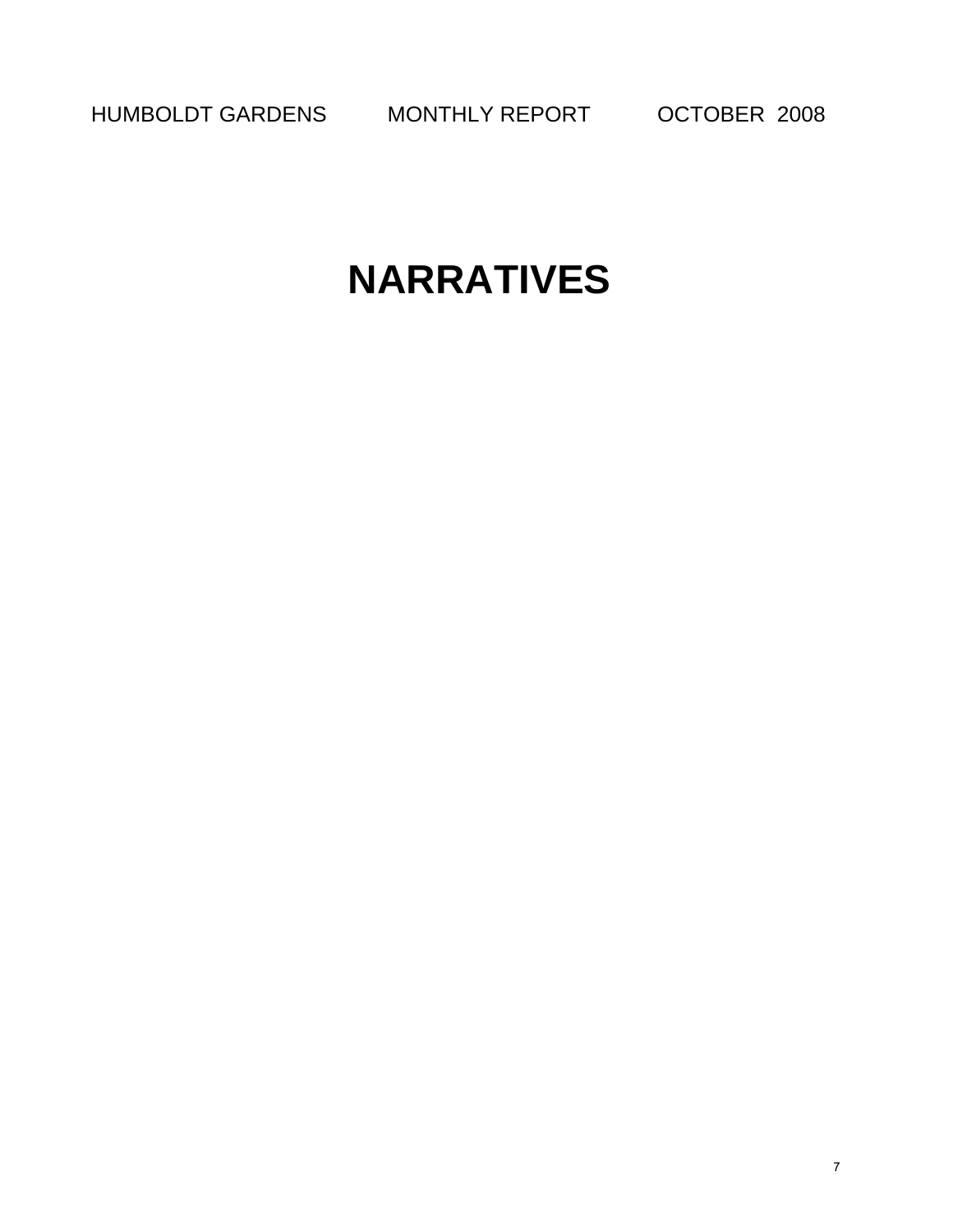#### **Closing out the Project** –

- o Construction Team
	- Working with Walsh Construction to complete the final accounting. This process is anticipated to be completed no later than November 2008
	- Routine radon gas testing is scheduled for completion in December 2008
- o Accounting and Development Team
	- The final reporting to HOPE VI is in progress
- o Asset Management
	- The project is 95% leased
	- The retail space is still vacant
- o Community Support Services
	- The staff will continue to work with families to ensure that the families are partnered with the appropriate services and programs
- o Community Relations
	- **Researching the process to apply for an AIA HUD award**
	- The first of 3 required HUD Warranty inspections begins in October
	- **John Keating is setting up a visit for the Regional Arts and Culture Council** to collaborate about potential public art projects for the projects \$30,000 art allocation
	- Oregon Association of Minority Entrepreneurs (OAME) requested that HAP speak at an event regarding the success of the targeted business participation

### *PLANNING & DESIGN*

#### **Work In Progress:**

- Design phase submittal for LEED certification. Mixed-use building expected to receive LEED-NC Gold certification.
- Post-construction submittal for Enterprise Green Communities Initiative grant.